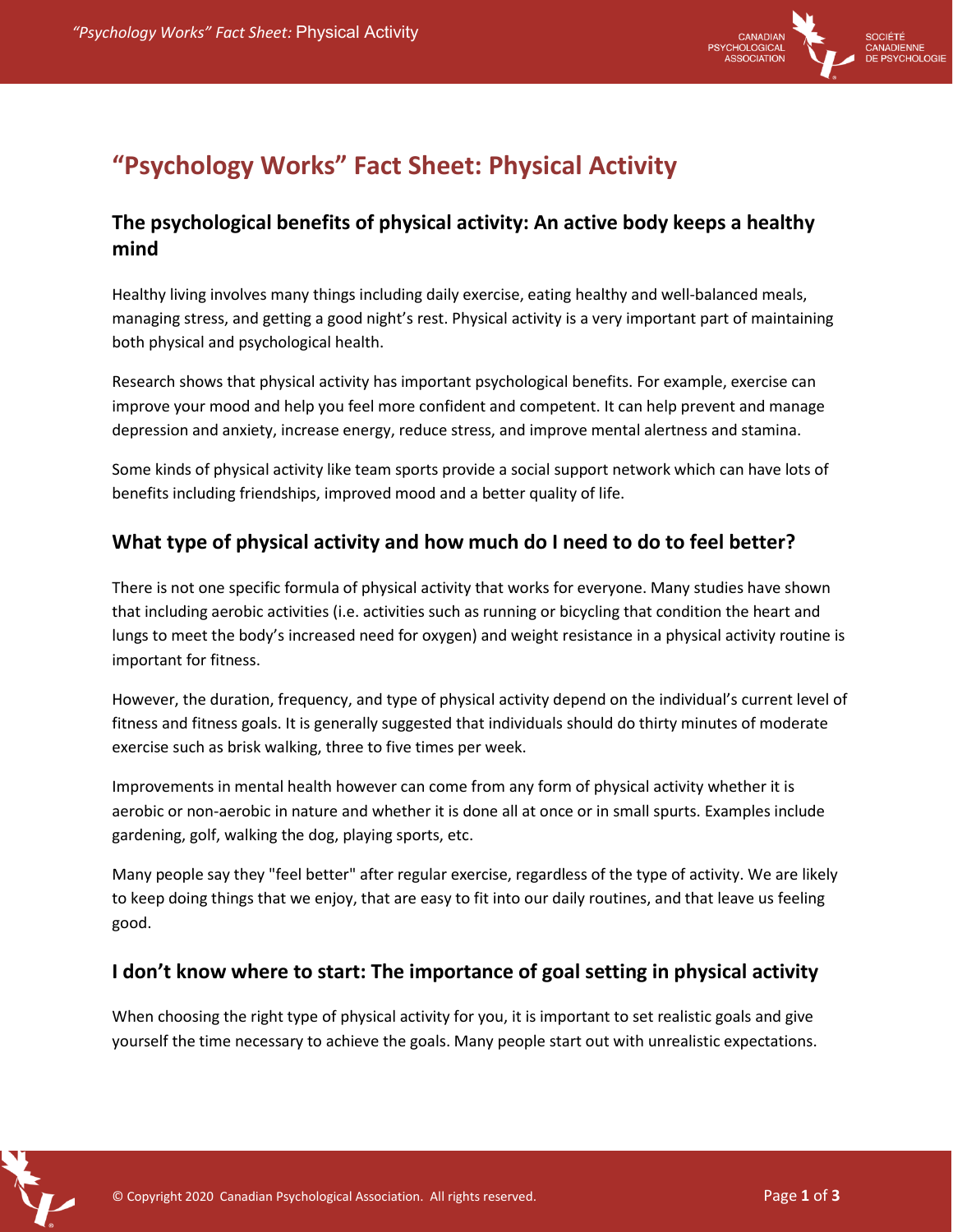

For example, they want to lose weight in too short a period of time or they exercise too often and for too long periods of time. If you set a goal you cannot meet, you can end up feeling disappointed, ineffective, and you are more likely to give up. Set goals that you can easily achieve and increase the goals slowly.

Changes in health (e.g. weight loss, improved cardiovascular fitness) can take time so it is important to set behavioural or performance goals against which to measure your success.

Examples of behavioural goals might be the number of flights of stairs climbed per day or the number of walks per week. Try to make your goals specific (e.g., I will walk 2 kilometres three times per week).

If your goals are too general (e.g., I will walk more) they are difficult to measure and provide less motivation. Boredom with routine can affect motivation also so variety in your training program can help. If you are unsure of what are your appropriate fitness goals seek help from fitness and/or health professionals.

#### **How much and when is it too much? The psychological signs of overtraining**

Many of us lead very busy lives and struggle to manage all our responsibilities. It is important to make taking time for ourselves a priority and to find ways to help you do so.

We all have individual limits for what we can take on physically and mentally. If we take on too much too quickly, training exceeds the ability to adapt and overtraining can occur.

Overtraining is also known as burnout, overwork, or overstress and its signs can be quite varied and include a sudden inability to complete workouts, fatigue, trouble sleeping, loss of appetite, mood disturbances (i.e. irritability, depression, apathy/poor attitude towards training, loss of motivation to train, and/or mental exhaustion) and increased susceptibility to injury/illnesses.

The cause of overtraining is usually: not resting enough or doing too much of the same exercise. The longer the overtraining occurs the more rest is required. Therefore, early detection is very important. Your mind and body need time to recover.

If you realize that your workouts are suffering and you have lost interest and energy, it is important to take a break from your routine. Pushing through a period of overtraining instead of taking a rest can lead to significant mental health problems.

### **Where do I go for more information?**

You can get more information about physical activity from the Public Health Agency of Canada at http://www.phac-aspc.gc.ca.

They also have a physical activity guide that might be helpful to find ways to incorporate physical activity in your life. Additional information can be found on the Health Canada website at http://www.hc-sc.gc.ca.